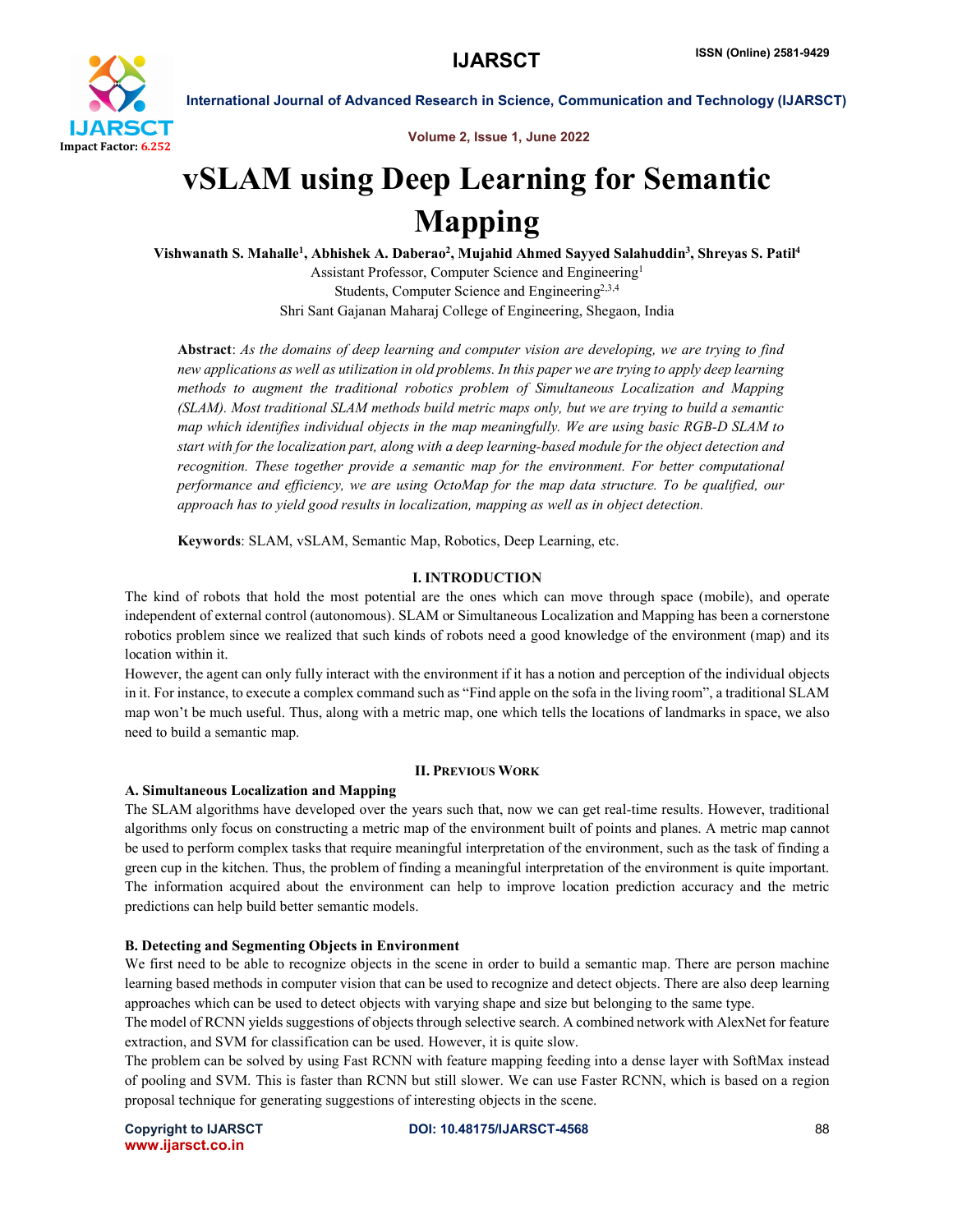

#### Volume 2, Issue 1, June 2022

# C. SLAM with Semantics

We know that semantic information can be very useful for robots. The SLAM part of the system is used for localization and mapping while additional object detection and recognition modules are used to create a semantic map.

A SLAM system with semantics can be classified in two types:

- 1. Using traditional object detection methods. For example, monocular SLAM.
- 2. Using deep learning methods for object detection and recognition.
- 3. The goals of the robot are as follows:
- 4. The agent has to learn the meaning of environment in its operation, so each pixel has information about the object it depicts,

It is very expensive computationally to do semantic classification per pixel.

# III. THE SYSTEM

### A. Analysis of Traditional SLAM

The metric part of the SLAM problem is pretty developed as compared to the other. But they only work as required in situations of static objects or small dynamic objects. When dealing with small dynamic objects, it is easier than bigger ones as not much deviation is produced.

But the type of SLAM which uses Features, is vulnerable to bigger dynamic objects. Hence most feature-based systems assume strongly that the objects in the scene will be mostly static. Also most traditional SLAM methods don't allow the mechanism of semantic interpretation, which reduces the ability of the robot to do only simpler tasks and not complex tasks. We need a more powerful system that can accommodate the required object detection and recognition. For instance, if the robot is compressed to fetch a red apple, it first needs to find the red apple in the scene. Only after correctly detecting and identifying the red apple, the robot can plan a navigation strategy to fetch it as compersonded. Also, the system has to map the environment as quickly as possible.

The Octomap structure is totally derived from the OcTree shape useful for finding and building, at the same time as factor clouds most effectively shop every factor with none structures. The Octomap structure allows to integrate both the position and color information with the semantic information. While traditional clouds only store the color and position information. Also, this map relies on various techniques to build a probabilistic map. Hence, we are choosing this particular map structure to facilitate our navigation system.

### B. Analysis of ORB-SLAM

Orb-slam 2 is a widely used and popular SLAM system using a feature-based approach. As shown in Figure (1), it consists of three parallel threads:

- 1. closing loop,
- 2. local mapping, and
- 3. tracking

The thread used for tracking works for determining the position of the camera. with each live frame and decide when to insert the key. In the follow-up sequence, it performs comparison of features with previously obtained features image and optimizes the posture using a beam correction (BA) algorithm.

If track is off, it does the global transposition with the Bag of Word, then looks up points on the map by reprojecting and optimizing the state with local coordinates. Later, the tracking sequence can select if another key-frame can be added. After receiving another key, the mapping string will find a new key-frame using triangulation. It then optimizes the relative key-frame pose and maps the points against BA. In the end, excess keys and bad quality map coordinates will be discarded. Closed loop stream responds to loop close with every key-frame. If a loop is detected, the similarity transformation is calculated, representing the drift accumulated in the loop. Then the two sides of the loop are aligned and the duplicate points are merged. Finally, optimization of the graph setting on the same constraints is performed on the order of for global consistency.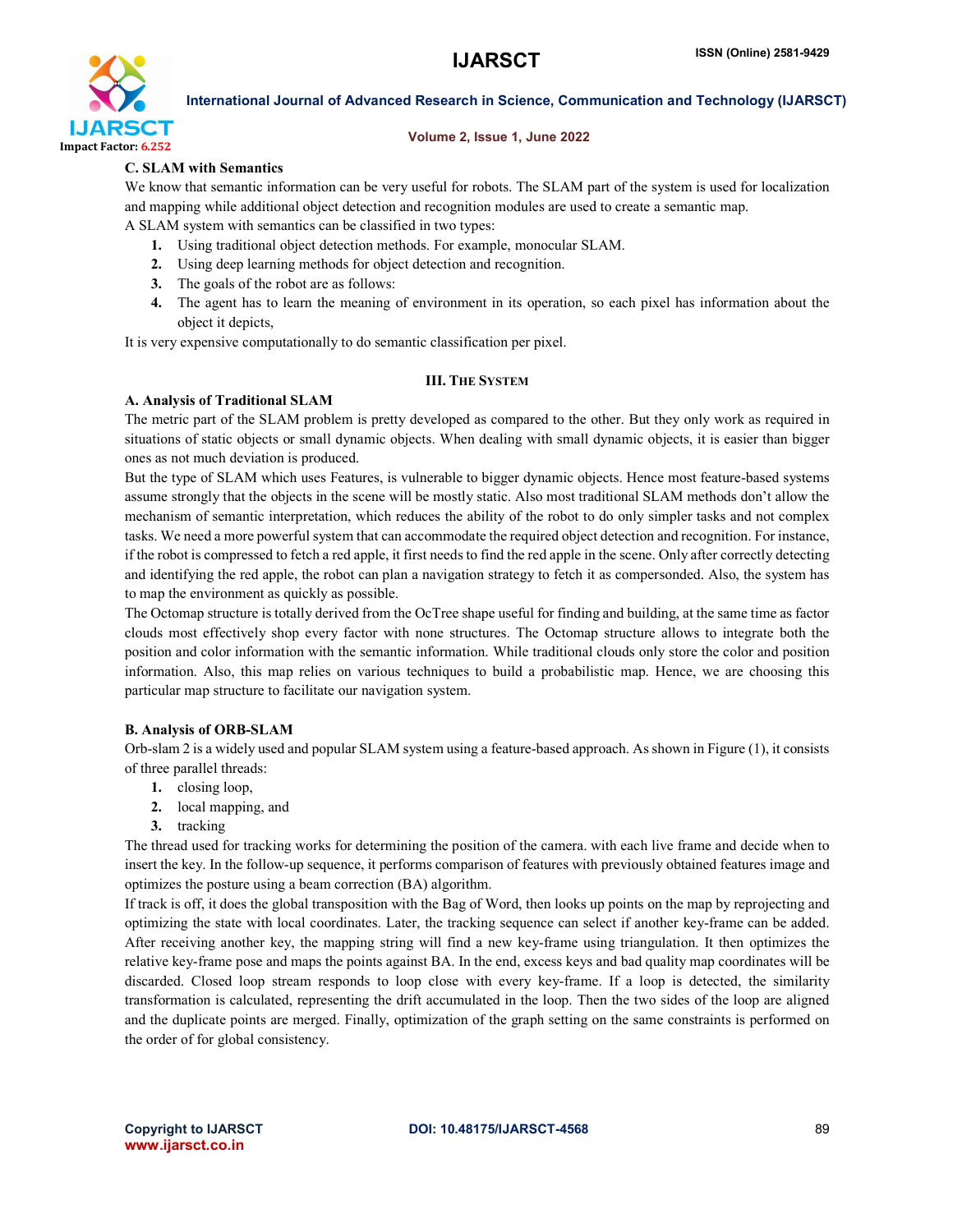Optimize Essential

Graph



# International Journal of Advanced Research in Science, Communication and Technology (IJARSCT)



Points

Inserting

Keyframe

Keyframe

### C. Semantics Based SLAM

New Keyframe

KeyFrame

In the suggested slam method, orbslam2 is implemented for mapping the environment and localisation of the robot with all rgbd frames. The tracking stream is used for locating the main frame instead of the reference frame to reduce the influence of moving objects. The local mapped stream adds some key to generate the semantic message because the semantic message extraction cannot satisfy the real-time execution requirement. Once the orbslam2 is done with finding the key, the output is given to the YOLO network to find possible semantic information. We are going to implement a smaller YOLO network trained on mscoco dataset, which helps us identify 80 unique object types.

Next, item regularization primarily based totally on crf is used to accurately assess the possibilities of every item computed through yolo. In this system, constraints among gadgets are computed in step with the records of ms-coco dataset, and its miles are then used to optimize the item possibilities computed through yolo detection. When correct labels of every item are captured, a clear out system is used to offer greater solid capabilities and get rid of the risky capabilities which might be constantly found at the transferring gadgets.

At the equal time, the transient gadgets are created, which comprise factor clouds produced through projection. When a transient item is generated, we use records affiliation module to determine both to create a brand-new item or accomplish it with present item withinside the map in step with the matching score. In records affiliation, with a view to discover correspondence among existing gadgets and transient gadgets, we first construct courting among key and gadgets. Then, the kd-tree shape is used to boost up the computation of the matching score. When the prevailing gadgets may be mixed with the transient gadgets, the previous may be up to date with the brand-new detection through a recursive Bayesian system. Finally, map era makes use of factor clouds saved in gadgets to generate maps primarily based totally on octomap, that's expanded through multi-threads awareness and rapid line rasterization algorithm.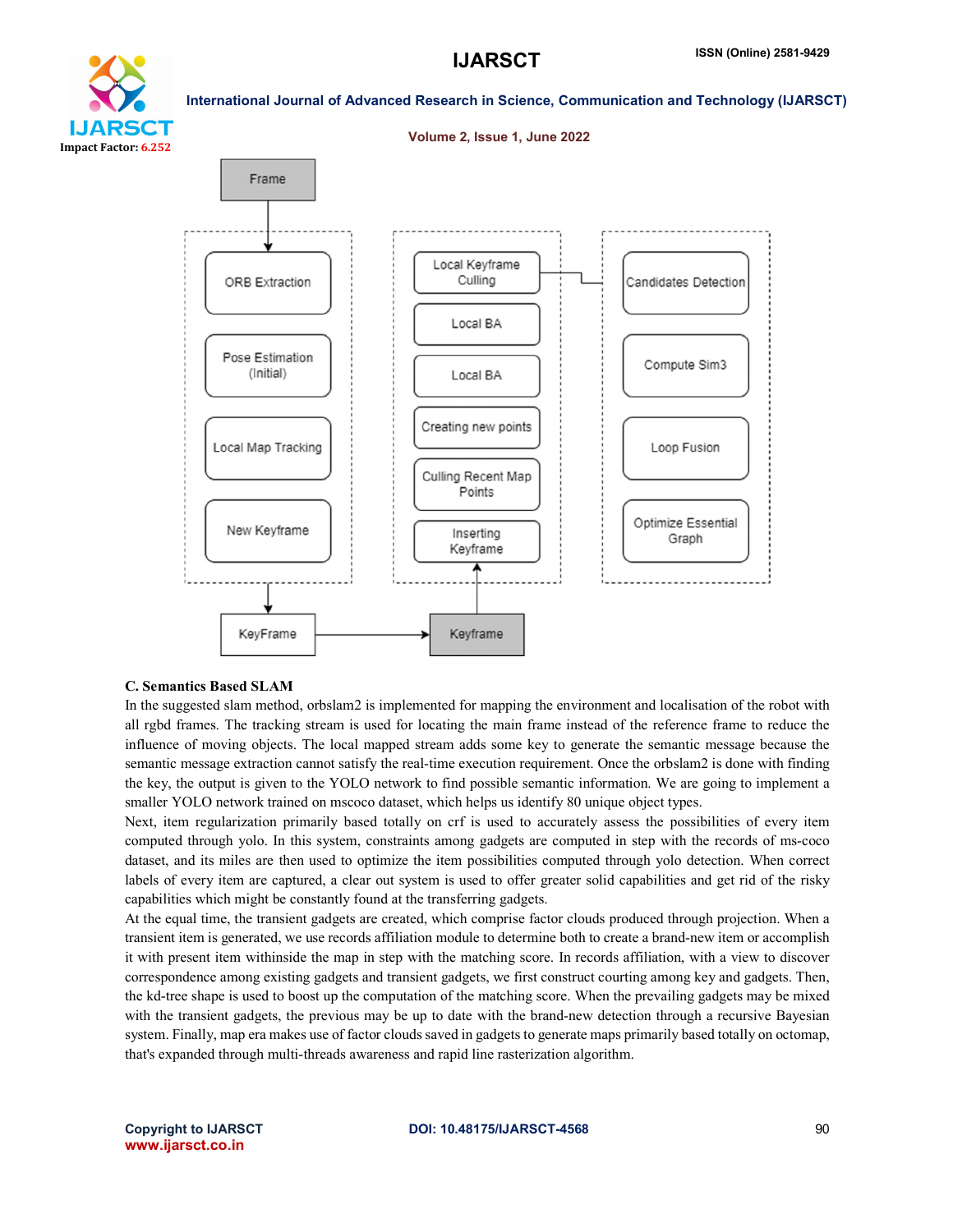

### Volume 2, Issue 1, June 2022

# D. Objects and Key-frames

To integrate the semantic concept in the ORB\_SLAM2 framework, we construct the relationship between key and objects by referring to the implementation method between key and map coordinates, which already exist. in ORBSLAM2. In the ORB system a key-frame records the map coordinates found in the visual input, and each map point stores the observed key of the map point sequentially. We can thus establish a relationship between key and do some optimizations, such as analyzing if keys are redundant or deciding if a point on the map is high quality or not. Thus, we construct the pair between key and corresponding object as follows. To our knowledge, such object consists of:

- 1. For each point the coordinates on the image.
- 2. Class labels from a fixed sized set as well as a score of confidence obtained from the Bayesian method.
- 3. This object can be observed by key.
- 4. Kdtree structure is generated through point clouds of objects, used for fast searching.
- 5. The class label to which this object belongs.
- 6. Multiple observations.

Each key-frame must store:

- 1. The corresponding RGB image used for object detection.
- 2. Corresponding depth images are used to create point clouds.
- 3. Objects observed in this key-frame.

As such we can pair the keys with the map coordinates.

### IV. MAP WITH SEMANTICS

This section is dedicated to explanation of the modules of this system, including Advanced SLAM, Object Detection, Object Modification, Temporary Object Creation, Data Binding, Object Model Update and creating a map.

### A. Improvised Version of SLAM

The proposed semantic SLAM is built on the basis of ORBSLAM2. In ORB\_SLAM2, the tracking sequence positions the camera at each frame in four steps.

Extraction of ORB features from RGB image.

Using the features from ORB to match with the frame of reference and compute the camera orientation and calculate the number of matching map coordinates.

Third, the camera orientation is again optimized with the corresponding local map coordinates searched in the relative key-frame.

Finally, the tracking thread decides whether a new key-frame should be inserted based on certain guidelines.

We will modify the thread tracker in order to integrate the SLAM and machine learning based detection system.

To reduce the impact of Smart Objects, the second stage of the tracking feed is changed to tracking with a key-frame instead of a reference frame. If SLAM follows the frame of reference, large dynamic subjects allow us to easily calculate the camera state. The error is induced due to the fact that SLAM will start tracking the dynamic object affecting the results. However, if the SLAM tracks work on the key, it can still calculate the correct camera pose before inserting a new key-frame. Using the new key-frame will help us to avoid this as it does not contain the dynamic object. We will use the Levenberg Marquardt method from the G2O library for the optimization of the robot state from the image. However, for good results this method will need pretty accurate initial estimates. Thus, as beginning G2O values we will use a continuous model for motion.

The third step of the tracking process is modified to compare the number of matches with the results of the second step to determine if the current tracked frame is lost. In ORBSLAM2, the paired internals are compared to a constant value in the third step. It is easy to lose tracking when the camera is moving fast, as the ORB feature points of the current frame can only match the map coordinates observed by the last frame. Here the total number of detected map coordinates will be lower than a fixed value. Therefore, the third step should compare the number of matched elements with the number of matched elements calculated using the final image. In the second step, we will use the function to estimate the number of coordinates the match among the latest and previous key.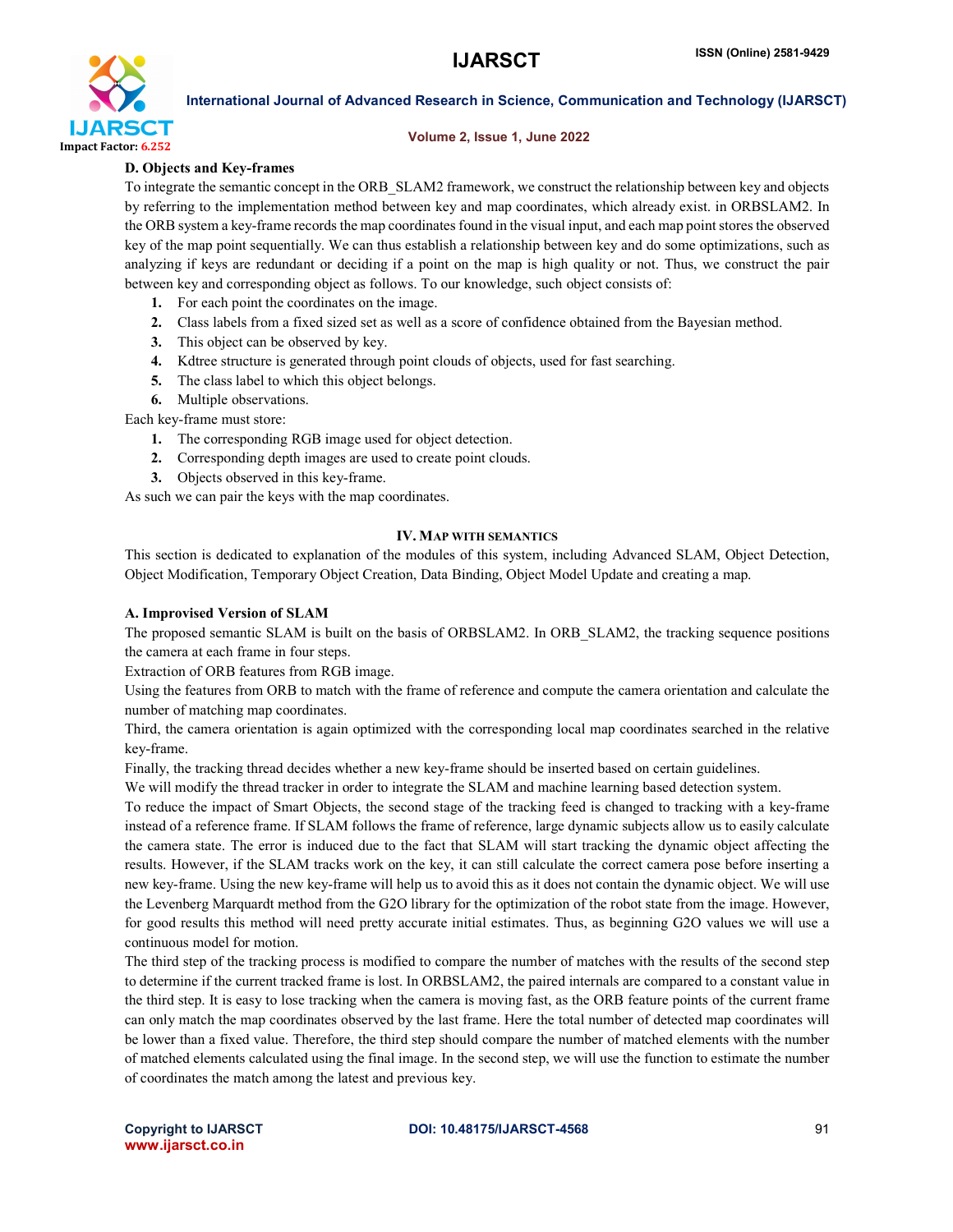

#### Volume 2, Issue 1, June 2022

Modified track wire to create more key. In ORBSLAM2, the tracking module mainly tracks by key-frame, less and less features can be seen as the camera moves, resulting in easy loss of tracking. Therefore, more key are needed to generate more map coordinates and this is useful for proper tracking.

# B. Detecting Objects

In our system of SLAM, the objects are useful entities that can provide information for the map and also improve location accuracy. Thus, we need a powerful and fast detection method. There are some deep learning-based methods like FCN and DeepLab that can yield segmentation at pixel level, but even object bounding boxes provided by RCNN, Fast RCNN and Faster RCNN are enough. Also, they suggest more than one region for object detection resulting in even suggesting same regions more than once. This is therefore a drawback as it limits the results from being used in real time for SLAM. For instance, the rate of 5 fps handled by Faster RCNN is still very less for the likes of SLAM. But the YOLO network (You Look Only Once) divides input images into 'nn' grid then each such grid is detected only once. This change imparts the YOLO algorithm at a fast rate of upto 45 fps, thus we can use this algorithm for our case.

We are going to use YOLO network and use COCO dataset for training it. There is another option named PASCAL VOC, but it only provides 20 different objects as opposed to the 80 classes of COCO dataset.

Using a powerful GPU like Titan X can yield upto 4090 fps using YOLO network. The GT730 comes with 1 GB graphics memory, inadequate for the functioning. Adjusting the tiny YOLO weights can help with reducing the memory requirements.

# C. Regularizing Objects in the Scene

YOLO network does not consider context among objects, while it does easily find the semantic labels for objects. It has been studied that the information of the context can be useful for semantically segmenting, but it does require the availability of referential meaning of any object. In simpler words, the other objects in the scene should affect the selection of label for any particular object. Here is an example to demonstrate this, suppose we are in a scene of kitchen, we label some items as knife, orange, lemon and red ball. According to the context, we can say that the red ball might more probably be an apple. This shows that when implemented correctly in case of multiple object detection, context information can be very useful.

If we were to not use a system for categorizing these items without the use of context information, the labels would be kept same and would not be changed. If we were to not use the classifying system with a content information system, the labels above would have been the ultimate ones. But using context gives us additional information to correctly classify the object correctly. Forcing the additional information, the label of red ball changes to apple, which is more probable in the given context.

We use a special algorithm called Conditional Random Filed or CRF, to incorporate the local information of the object in the image with multiple classifying models. This can be modeled as a situation of posterior maximization. Unary potentials can be made to imitate how a pixel or region belongs to a class, and along with that a pair potential between two patches or pixels. The model of CRF that we are using, consist of all unary and pairwise potentials as well as weights. If we limit the range of local region by keeping the pairwise potentials in 4-8 neighbors, we won't capture much context. Considering the problem, person CRF approaches were designed lately. Allowing longer ranges imparts the ability to create more detailed labeling as compared to the sparse alternative. The approach of using such dense CRF along with Gaussian kernel potentials is becoming popular. We create such a probability based dense CRF.

# D. Generation of Objects

The information about the label of any object in the scene also helps us to eliminate the problems caused by dynamic objects in the scene, as we can only allow particular classes of objects to be considered as features and points. The objects are first put in one of the classes, either dynamic (cat, car) or static (apple, plant). While building map we ignore the objects in the dynamic class for selection of map points.

 Once the objects are labeled and features and map points are filtered, we can proceed with generation of intermediate / temporary objects with additional information such as the size, type and confidence score of the object as well as the points in the cloud encompassed by the object. The RGB-D generated clouds do have some problems with noise though. We use simple statistical techniques to remove noise which deviates from the mean by large value.

www.ijarsct.co.in

Copyright to IJARSCT **DOI: 10.48175/IJARSCT-4568** 92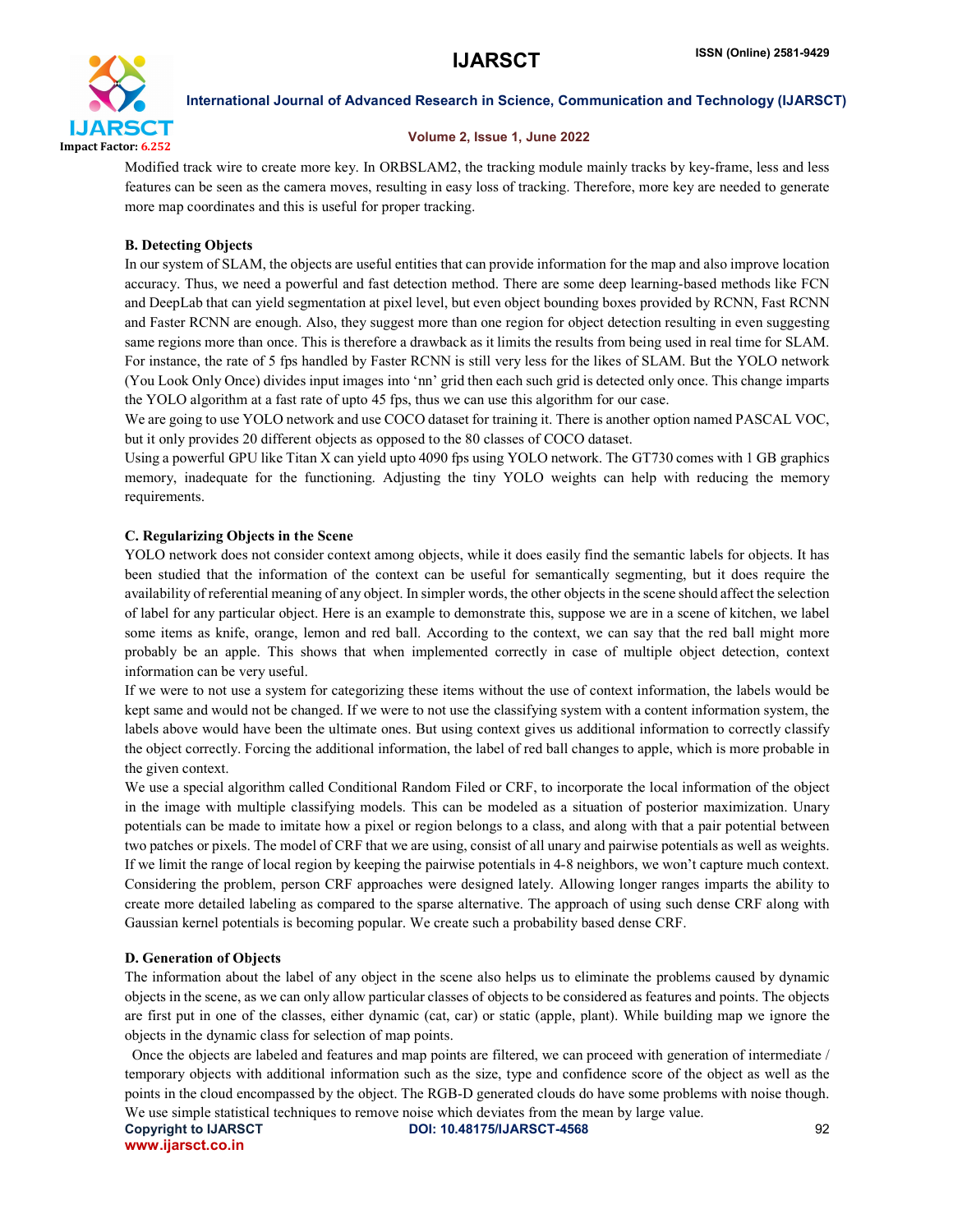

# Volume 2, Issue 1, June 2022

We are going to sample the points in clouds down to 5mm in our version. After all that is done, we find out if the objects are already in the map or are new observations.

# E. Associating Data

Associating data is a very crucial step in the process of general SLAM as well as the version we are building. This process involves creating an object for the temporary object in the map. We start by choosing a matching object for each temporary object. We find the similarity between map points and key frames, which allows us to associate an object in map to the temporary object. Such frames are more probable to contain an object of interest similar to the one in map.

We can avoid some undesirable circumstances produced by moving items by using the key-object relationship. A person goes past his desk in an office, for example, and three photos are picked as important, as illustrated in Figure (2). We detect the television screen from the first key-frame, which depicts a person starting to block a white television screen. The second key-frame illustrates that a person is blocking the television screen, and the television screen is not visible in this key-frame. The third key-frame, on the other hand, shows the person stepping over the television screen, and it returns. It generates a temporary object labeled the television screen in the third key-frame. According to the key-frame and object relationship, we do observe that the first key-television frame's screen is a potential object for the temporal object seen in the second key-frame. The map coordinates of the first key-frame and the third key-frame are nearly identical, indicating that the first key-frame is one of the relative keys for the third key-frame. Because the last key-frame does not contain the white television screen, the transient object (the television screen in the third key-frame) will be handled as a new object according to the data link if we utilize the object that the last key-frame observed (it is the second key-frame in this situation).

Of all the objects available at disposal when selecting the object, we choose the one with most similarity to the intermediate object. We use Euclidean distance based nearest neighbor method to choose the most similar object, along with k-D tree for better performance. The matching pairs allow us to estimate scores between temporary objects and the selected candidate. IF no similar object is found, the object in the current frame is considered to be a newly observed object.



### F. Generating Map

In this implementation, every key-frame contains points from the 3D cloud as well as the segmented point clouds. If we project the 3D points as per the poses, we can generate the map. But such point cloud-based map is of very less use for complex activity like planning and grasp point selection, as they do not incorporate any structures for storing points, and this turns out bad for searching. Also, the point-based clouds will not help us to discern among empty, unknown area and won't help us to remove any noise. The structure of Octomap that we are using in this implementation allows us to store the point clouds and also enables us to distinguish between unknown and empty areas and removes noise.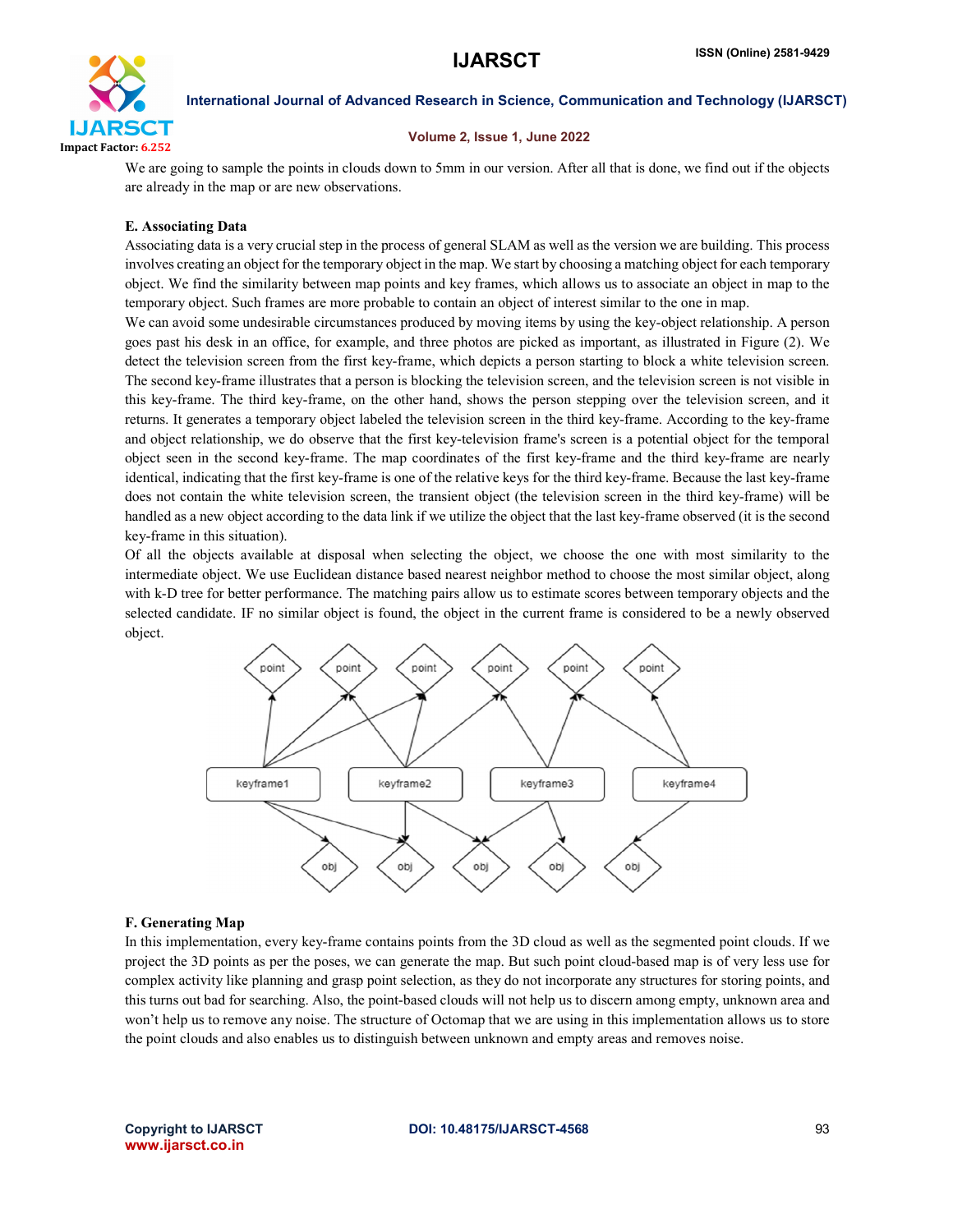

#### Volume 2, Issue 1, June 2022

#### V. EVALUATION

### A. Evaluation of Tracking

Because it delivers correct truth to the footage, the TUM dataset is a useful dataset for testing camera localization accuracy. It features seven sequence types shot at 30 frames per second and 640 x 480 resolution by the RGBD camera. Handheld SLAM sequencing, Robot SLAM sequencing, Structure vs. Textures and sequences were the only methods we employed. Among the seven series, this is the most dynamic object because these four reflect the majority of everyday scenes. These strings also contain a variety of objects, which can provide more semantic information than other sorts of strings. The mobile SLAM sequence was recorded by a human, resulting in a complex and unstable trajectory, but the Robot SLAM sequence recorded by a real robot should be stable and straightforward. The Structure vs Texture sequence, on the other hand, is primarily concerned with the environment's textures and structure. However, they are all experienced in a scene that is devoid of moving objects. Furthermore, the trajectory of moving items is manually recorded, but when the recording contains dynamic objects, the trajectory becomes unstable in such settings. In the benchmark, we employ different SLAM RGBD for comparison. Each string is analysed five times, and the accuracy of its localisation is determined using the root mean square error (RMSE).

### B. Evaluation of Localization Accuracy

First, we put enhanced SLAM to the test to see how accurate our localization is. In the benchmark, we used an RGB-D camera to compare ORBSLAM2. The benchmark's mean RMSE error is shown in Table I. In a static setting, the RMSE error of the Advanced SLAM is slightly higher than that of ORBSLAM2, indicating that our SLAM's accuracy is comparable to that of ORBSLAM2. The most severe RMSE error occurs when the number of common features between the previous reference frame and the current key-frame is more than the number of common features between the last key-frame and the current key-frame when tracking the reference frames. In static situations, tracking SLAM with a reference frame can enable more precise localization due to the quantity of common features.

Our SLAM, on the other hand, outperforms ORBSLAM2 in scenes with dynamic objects. Because our SLAM tracks by key rather than frame of reference, if additional systems track the SLAM, the trajectory will simply follow the moving item when a large moving object passes the camera. reference. Because a huge moving object has a large number of items and SLAM is based on the premise that the number of objects in the moving object is considerably smaller than the number of objects in the static object, the original ORBSLAM2 is used in this scenario. Large moving objects are considered static by the brain. This effect can be considerably reduced if SLAM tracks with key. SLAM only tracks the last key-frame containing only static objects before adding a new key-frame containing moving objects to the local mapping stream.

### C. Evaluation of Detection Capabilities

We record stone RGB-D sequences in an interior environment to demonstrate the possibilities of our object-oriented semantic mapping system, then compare the number of items recorded in map for each class. Our system can recognise the majority of objects in the scenes; however, a few are missed. Furthermore, because YOLO's output is in the form of a bounding box, each object contains some of its background.

### D. Mapping

The discovered objects are transformed to Octomap, as seen. The TUM dataset is used to assess the accuracy of the localization experiments. The RGB and depth images are included in the TUM dataset. We mix RGB and Depth pictures to build point clouds in the proposed semantic SLAM, and then assign a position to each point cloud. As a result, Octomap can be used to construct a map using point clouds and their placements.

To compare the improved Octomap to the original Octomap, we built a map with multi-threads at five different resolutions using a sequence from the TUM dataset. Both of them use a sequence of 30 frames to generate a map five times. Displays the time it took to build a map using upgraded Octomap against the original Octomap. The new Octomap is noticeably faster than the original Octomap. Computing empty voxels is a key stage in Octomap generation, as shown above. The upgraded Octomap's speed of empty voxel computation is roughly double that of the original Octomap.

www.ijarsct.co.in